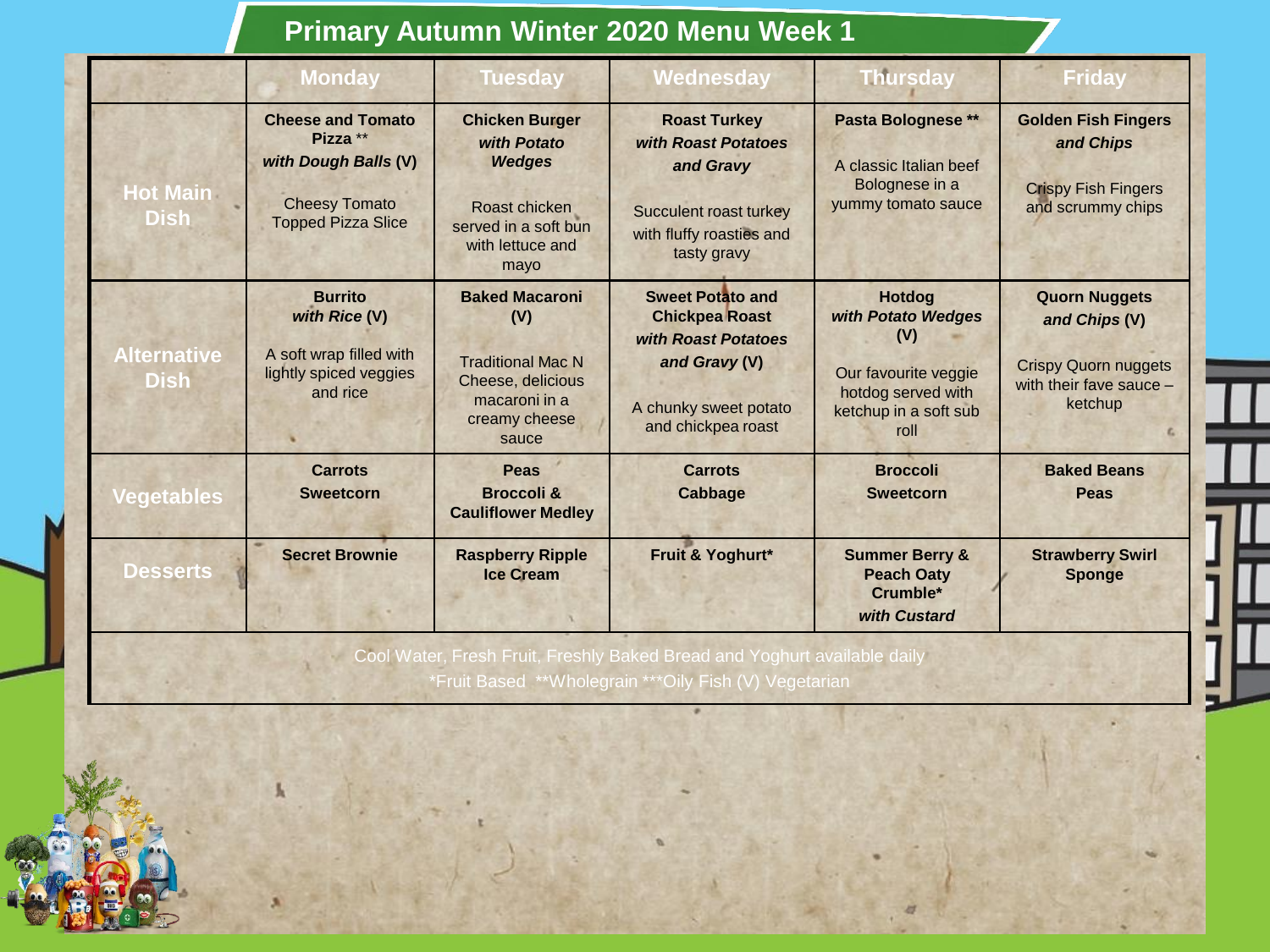## **Primary Autumn Winter 2020 Menu Week 2**

|                                                                          | <b>Monday</b>                                                                                                     | <b>Tuesday</b>                                                                                                     | <b>Wednesday</b>                                                                                                                                         | <b>Thursday</b>                                                                                                               | <b>Friday</b>                                                                                         |  |
|--------------------------------------------------------------------------|-------------------------------------------------------------------------------------------------------------------|--------------------------------------------------------------------------------------------------------------------|----------------------------------------------------------------------------------------------------------------------------------------------------------|-------------------------------------------------------------------------------------------------------------------------------|-------------------------------------------------------------------------------------------------------|--|
| <b>Hot Main</b><br><b>Dish</b>                                           | <b>Veggie Sausage and</b><br><b>Mash with Gravy (V)</b><br>Fluffy mash with<br>veggie sausages and<br>rich gravy  | <b>Chicken Tikka</b><br><b>Masala</b><br>with Rice **<br>Succulent chicken in a<br>mild curry sauce                | <b>Honey Roasted</b><br><b>Gammon with Roast</b><br><b>Potatoes</b><br>and Gravy<br>Succulent roast<br>gammon<br>with fluffy roasties and<br>tasty gravy | <b>Lasagne</b><br>with a Garlic & Herb<br><b>Bread Wedge **</b><br>A classic Italian<br>layered pasta dish<br>with beef mince | <b>Golden Fish Fingers</b><br>and Chips<br><b>Crispy Fish Fingers</b><br>and scrummy chips            |  |
| <b>Alternative</b><br><b>Dish</b>                                        | <b>Cheese and Tomato</b><br>Pizza **<br>with Dough Balls (V)<br><b>Cheesy Tomato</b><br><b>Topped Pizza Slice</b> | <b>Baked Macaroni (V)</b><br><b>Traditional Mac N</b><br>Cheese, delicious<br>macaroni in a creamy<br>cheese sauce | <b>Pastry Slice</b><br>with Roast Potatoes<br>and Gravy (V)<br>(pastry)<br><b>Butternut Squash and</b><br>potatoes wrapped in<br>flaky pastry            | <b>The Incredible</b><br><b>Burger with Potato</b><br>Wedges(V)<br>Meatless burger in a<br>soft bap with ketchup              | <b>Soft Taco and Chips</b><br>(V)<br>A soft taco shell filled<br>with a yummy veggie<br>tomato chilli |  |
| Vegetables                                                               | <b>Sweetcorn</b><br><b>Broccoli</b> and<br><b>Cauliflower Medley</b>                                              | <b>Carrots</b><br>Peas                                                                                             | <b>Cabbage</b><br><b>Carrots</b>                                                                                                                         | <b>Sweetcorn</b><br><b>Broccoli</b>                                                                                           | <b>Peas</b><br><b>Baked Beans</b>                                                                     |  |
| <b>Desserts</b>                                                          | Fruit & Yoghurt*                                                                                                  | <b>Apple &amp; Berry</b><br>Crumble*<br>with Custard                                                               | <b>Strawberry</b><br><b>Ice Cream</b>                                                                                                                    | <b>Chocolate Cake</b><br>with Chocolate<br><b>Sauce</b>                                                                       | <b>Oatie Biscuit</b><br>with Fruit Slices *                                                           |  |
| Cool Water, Fresh Fruit, Freshly Baked Bread and Yoghurt available daily |                                                                                                                   |                                                                                                                    |                                                                                                                                                          |                                                                                                                               |                                                                                                       |  |

\*Fruit Based \*\*Wholegrain \*\*\*Oily Fish (V) Vegetarian

ŧ

 $\mathbf{k}$